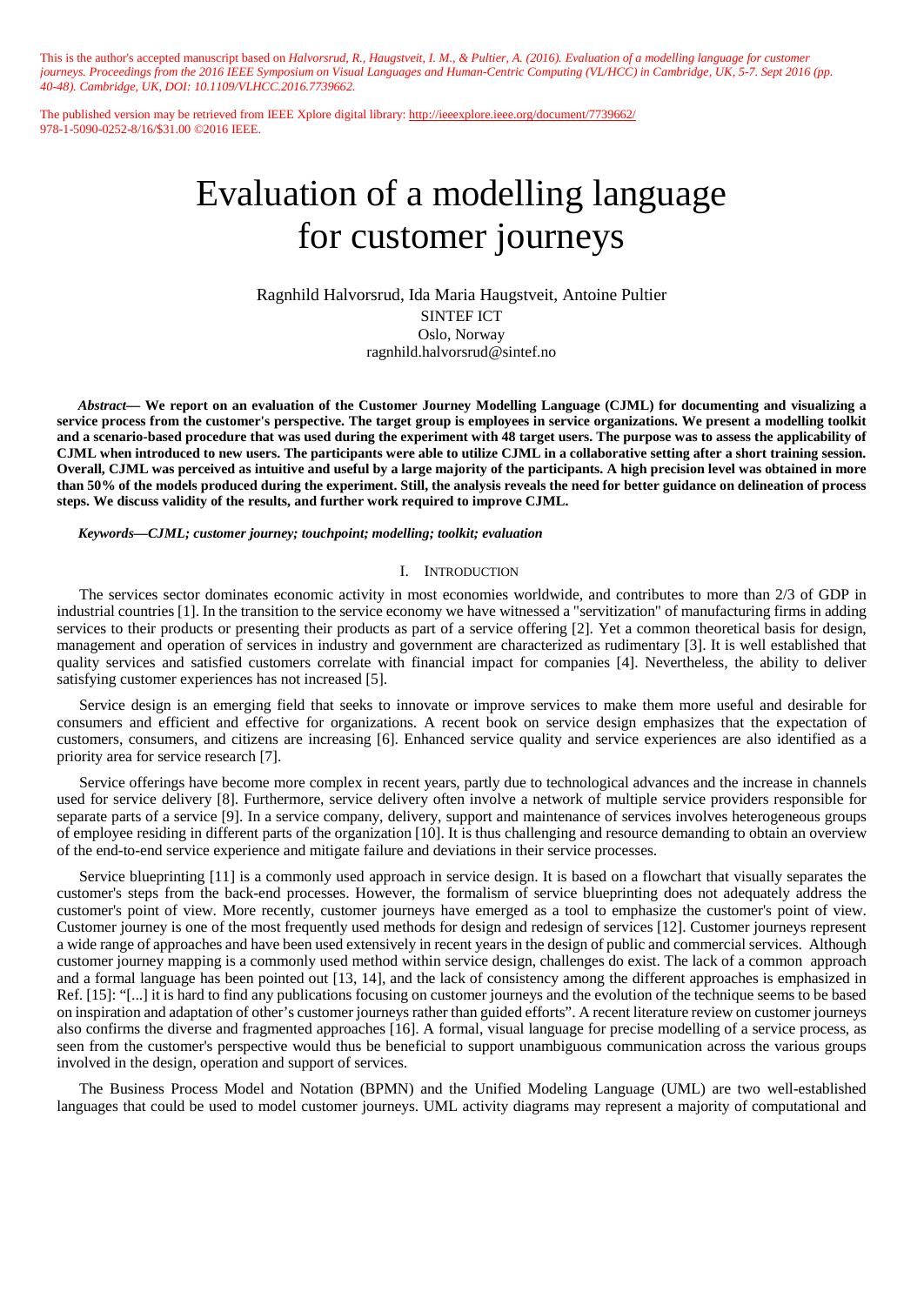organizational workflows, but the language is therefore generic and complex. BPMN is advisable for representing business processes, although it is not necessarily simpler than UML [17].

## *A. Purpose and organization of this paper*

In this paper, we report on an evaluation of the Customer Journey Modelling Language (CJML), a domain specific language for customer journeys. CJML is designed for a wide target group and does not require prior knowledge on modeling languages. CJML is a language for modelling and visualizing service delivery from the *customer's* perspective [18]. CJML aims to be intuitive, and adopts terms from the service design domain.

The purpose of the study was to assess the applicability of CJML when introduced to new users, and evaluate its usefulness and general applicability in the context of service management. The evaluation took place as part of the Yggdrasil conference in Norway in April 2015. This conference gathered around 400 participants from the industry, consulting and academia around the themes of digital user experience and interaction design.

The next section introduces the main concepts of CJML and the visual notation. This is followed by a presentation of the toolkit and the evaluation procedure. The results section reports on the modelling efforts of the participant, the precision obtained, perceived usefulness and other feedback. Finally, we discuss the results, threats to validity, and future work.

#### II. THE CUSTOMER JOURNEY MODELLING LANGUAGE

CJML is a visual language for modelling of customer journeys. The language aims to appeal to a broad user group through a simple and intuitive form. The main target group is service organization employees involved in design, development and maintenance of service processes, or involved in customer centricity and customer experience management across a company. It also targets consultancy agencies offering service design expertise. In contrast to the rich and often anecdotic description format of other customer journey approaches [16], CJML relies on commonalities in a service process in terms of actions and communication events. CJML aims to provide a detailed and unambiguous specification of a service delivery process from the perspective of the customer, and to enhance the communication between organizational units responsible for development, operation, and support of the service delivery.

Touchpoints form the basic units of customer journeys in CJML. Customer journeys in CJML are visualized as sequences of circular touchpoints. For the current study, we focus on touchpoints in the form of communication events between a customer and a service provider in line with the Shannon-Weaver model [19]. Touchpoints are represented as circles, where the boundary color



#### Fig. 1. Visual representation of touchpoints and customer journeys.

signify the initiator of the communication. The symbol inside a touchpoint represents the channel that mediates the message. The visual notation of CJML is exemplified in Fig. 1. CJML describes a service process both in its hypothetical state, as intended by the service provider, and as it is experienced in a real context by an individual customer. These states are reflected in the planned and actual customer journey, respectively.

Development of CJML has been driven by empirical case studies with industry partners from various sectors: a supplier of eHealth services to hospitals, an electricity supplier, and an eMarket company offering a digital platform for consumer-to-consumer services. Common for these partners is their transactional and technology-driven service delivery processes [20]. Requirements and features of the industry partners' service delivery systems have driven the development of CJML, and the expressiveness and visual notation have been extended in iterations. Results from case studies suggest that CJML can support service providers in documenting the service delivery processes, identifying customer pain points, re-designing services, and for designing new services [18, 21].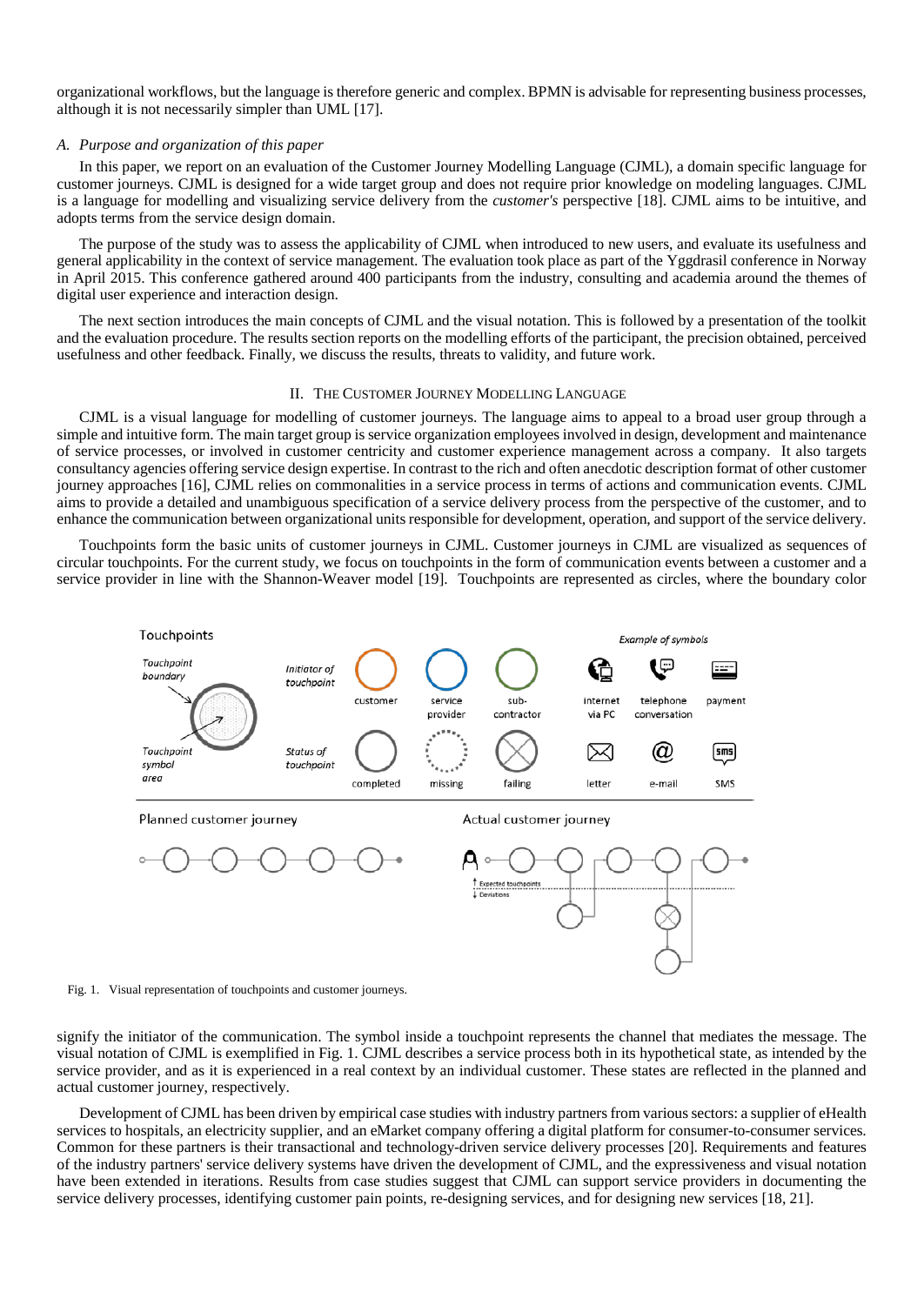The case studies were conducted by a research team in collaboration with the industry partners. The research questions that motivated the current evaluation was: Is CJML applicable for new users in the target group? What precision level can be obtained in the models? What is the perceived usefulness of CJML? Several challenges on the practical side remain to be resolved. Development and maintenance of services require collaboration among heterogeneous groups in a service organization [22], and involves participatory design activities. For more efficient use of CJML, supporting tools are needed. A computer-based tool for creating diagrams has been developed, but such a tool does not support the use of CJML in a collaborative setting.

CJML has been used by the research team in collaboration with industry partners. However, these service organizations have been part of developing the language. In this paper, the hypothesis we want to test is whether new users in a service organization can apply CJML without prior knowledge.

## III. DEVELOPMENT OF THE TOOLKIT AND EVALUATION PROCEDURE

A whiteboard was identified as a feasible and practical medium for modelling of customer journeys, being easily accessible in most office premises. Its magnetic property enables easy positioning and re-positioning of CJML's graphical elements. Circular magnets in two different colors were chosen to represent touchpoints initiated by the customer (white) and the service provider (blue). The symbols were printed on self-adhesive material that easily sticks to the magnets. We used off-the-shelf transportable whiteboards of size 35cm x 50cm and a whiteboard pen for writing comments, drawing connectors etc. For the purpose of the evaluation, the symbols were provided separately from the magnets to let the participants reflect and choose the appropriate touchpoint color and symbol, see Fig. 2. A reference guide with an overview of CJML's definitions and visual elements was provided during the modelling sessions.

The workshop methodology was designed for a 2 hours session targeting participants with backgrounds in service provisioning, service design, or service innovation. No prior experience with CJML or any other modelling language was required.

The workshop was organized as three consecutive sessions that alternated between plenary sessions and group work. The two last sessions involved the whiteboard toolkit:

- Session 1: General introduction to the field of services and customer journeys, CJML and warm-up exercises
- Session 2: Modelling of a planned customer journey based on a business scenario
- Session 3: Modelling of an actual customer journey based on a user scenario

In Session 1 basic concepts and methods in the field of service management were introduced, followed by a 15 minutes walkthrough of CJML's terminology and visual notation. The session was concluded with individual text-based exercises aiming to drill the participants in identifying key concepts of CJML. One exercise focused on separating communicative events from noncommunicative events, and another focused on distinguishing subjective descriptions (customer experience) from objective statements.

For Session 2, we used a fictive business scenario for on-boarding new customers on an alarm service. It was described from the service provider's perspective, reflecting the planned customer journey. For session 3, a user scenario was constructed based on the business scenario. It describes a fictive customer and her interactions and experiences during the on-boarding process. The participants worked in groups of 2-3 persons in translating the scenarios into physical models of planned and actual customer journeys. The correct solution was presented in between the two modelling sessions to obtain a common reference base for modelling of the actual journey.

The workshop was concluded by handing out a written evaluation form, where the participants could provide feedback and



Fig. 2. Whiteboard toolkit for modelling of customer journeys.

suggestions regarding the various components of the visual language, the perceived usefulness of the approach, and the workshop method in general.

# *A. Scenario for the planned customer journey*

We used a service archetype approach [23] to construct a business scenario. Some simplifications were made to reduce the variability in order to compare the resulting modelling efforts of the participants. The scenario involved one sales channel only, and we assumed that the primary service provider supported all parts of the customer journey, including payment services. The following scenario was used:

*The security company Safe@home offers installation and maintenance of alarm systems targeting the private market. The company has invested considerable resources in designing an online shop for self-service. A nation-wide marketing campaign will be launched to attract prospective customers in placing their orders* 

*through the online shop. Striving for a smooth and consistent customer experience, the company has decided to map the customer journey for on-boarding new customers on house alarm systems through the online shop. The scope of the customer journey is set from a customer places an order through the online shop, throughout installation and until payment of the first invoice. Immediately after placing the order in the online shop the customer receives an e-mail that confirms the purchase and provides additional information about the process ahead. A technician from Safe@home will carry out the necessary installation in the customer's home. After about two days the customer will receive an SMS with the date for the technician's home visit. On the day of installation, the*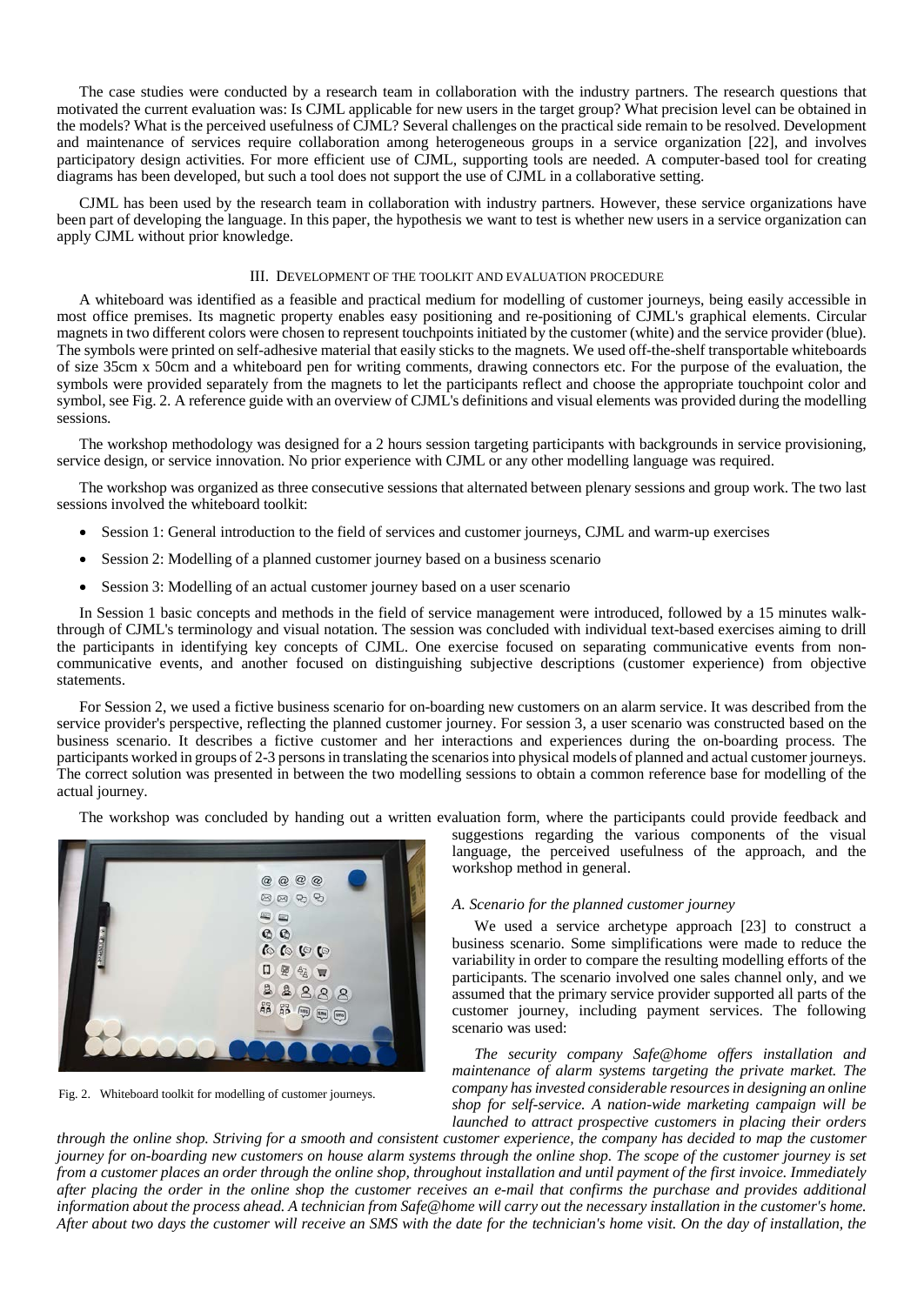

*technician will call the customer about 1 hour upon arrival, to ensure that the customer is at home. The installation procedure will normally take less than an hour. A few days after installation, the customer will receive a letter from Safe@home with additional information about the alarm system and an invoice for the first quarter of the subscription.*

Fig. 3 shows the resulting customer journey, as modelled by CJML.

#### *B. Scenario for the actual customer journey*

A user scenario was developed, providing a detailed account of a fictitious customer's interaction and experience with the service. Here, we emphasize the instrumental properties of her experience above subjective accounts. Modelling of self-reported, subjective experience is described in ref. [21]. The following user scenario was developed for the actual customer journey:

*Tina needs a burglar alarm in her home and decides to go for a service offered by Safe@Home Inc. Using her laptop she orders an alarm service from the company's online shop. Everything seems to work fine, and Tina is very satisfied with the online shopping experience. A few minutes later she receives an e-mail confirming the details of the order. She is also informed that a technician will take care of the installation of hardware in her home, and that she will receive an appointment date for the home visit. A few days later Tina receives an SMS from Safe@Home with the time and date for installation. She finds that the suggested date does not suit her plans, as she will be on a business travel at the time for the home visit. Tina calls the support centre but of reasons unknown the connection is broken. She has to leave for an appointment with a friend, and decides to call back later. The following day she is able to reach the call centre. A new date is settled for the home visit, and immediately after the telephone conversation, she receives a confirming SMS. The following week, on the day of the installation, the technician calls her from his car, telling her he is on his way. The technician installs the alarm system without any problems. After a couple of days, Tina receives a letter containing tips and information. It also includes an invoice concerning the first period. The bill contains elements and accounts that Tina is not able to recognize from the marketing campaign. She therefore sends an e-mail to get an explanation. Tina gets an answer per e-mail during the same evening explaining the details of the invoice. Being a considerate customer, Tina pays the invoice through her internet bank the same evening.*



Fig. 4. The actual customer journey.

Fig. 4 shows the actual journey matching this scenario. Note that the planned journey can be recognized in the upper part of the diagram. Deviations from the planned journey are shown below the dashed line.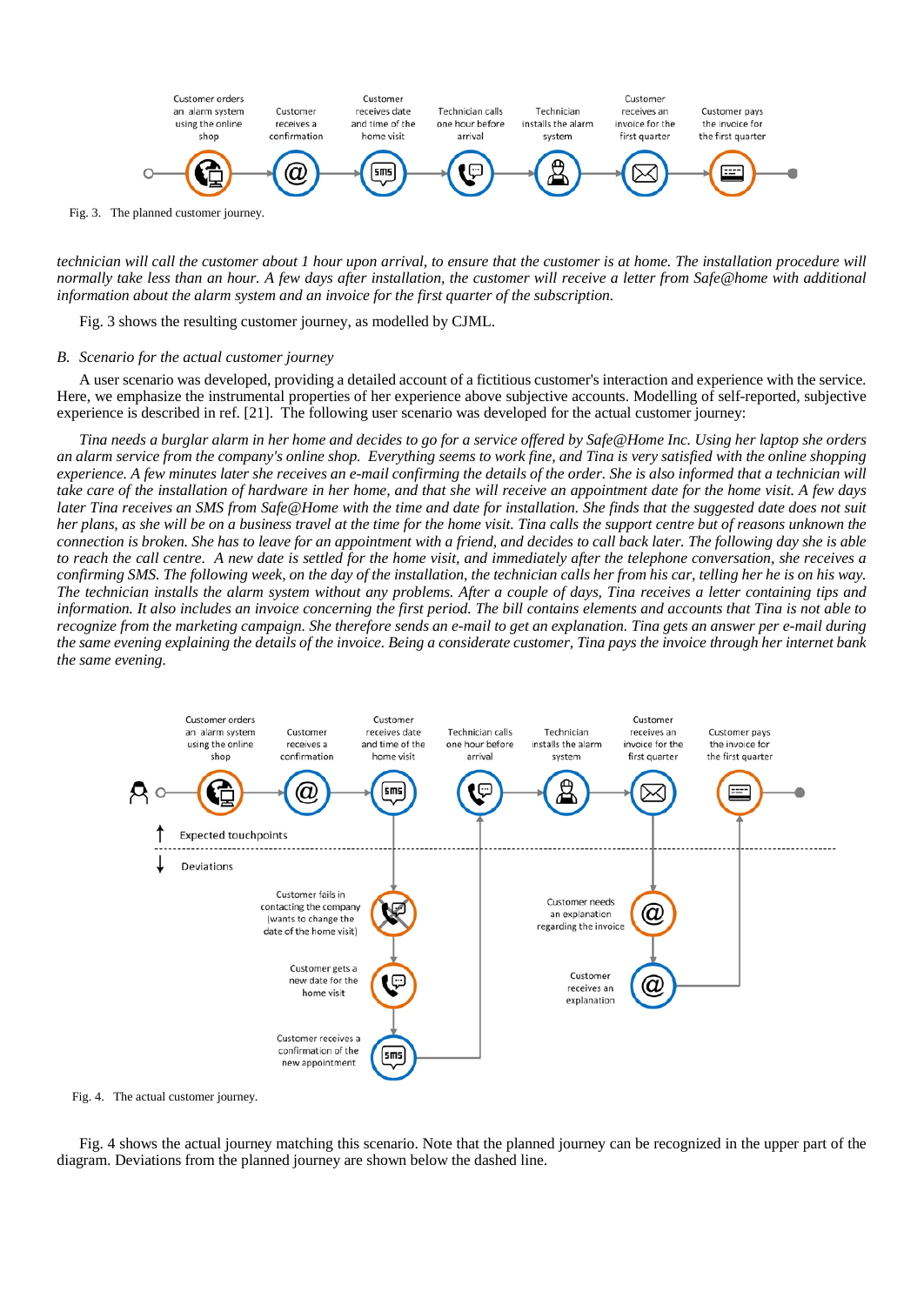# *C. Recruitment, data collection and evaluation criteria*

The recruitment process was non-random, carried out as self-selection sampling [24] consisting of participants having signed up for the workshop arranged as part of the Yggdrasil conference. Through the questionnaires, we verified that all the participants were representative for CJML's target group.

Three researchers familiar with CJML facilitated the workshop and observed the participants during their modelling efforts. The scenarios were handed out on paper. The participants were instructed to identify touchpoints from the text and produce a CJML representation using the whiteboard toolkit. The resulting models were photographed for the purpose of documentation and subsequent analysis of conformance. A set of success criteria was developed for this purpose:

- $C_1$ : Identification of the initiator of a touchpoint
- $C_2$ : The use of appropriate symbol for the channel
- $C_3$ : Status of the touchpoint (for actual journeys only)
- C4: Correct sequence of touchpoints in a journey
- $C<sub>5</sub>$ : No missing touchpoints (all identified)
- $C_6$ : No occurrence of excess touchpoints
- $C_7$ : Appropriate positioning of deviations as vertical displacement of touchpoints (actual journeys only)

Criteria  $C_1-C_5$  were found essential for a purposeful modelling with CJML, and is referred to as high conformance. Full conformance is obtained when all the criteria are fulfilled.

# *D. Analysis of the participants' feedback*

We conducted a thematic content analysis [25] to identify categories of common themes. To address validity of the categories, two researchers independently identified categories for each question. A comparison revealed that the categories corresponded to a large degree. A few discrepancies were found. These were discussed and a consensus was obtained. We merged categories with statements of similar meanings as far as possible. Each free text answer was coded into one or more categories (not mutually exclusive) based on their content. Prior to the full data set being coded, we conducted a pilot coding where two researchers independently coded one set of questions. The pilot coding resulted in an inter-rater reliability Cohen's kappa of 0.89, corresponding to an "almost perfect" agreement [26]. The remaining data was coded by one of the researchers.

# IV. RESULTS

# *A. The participants*

In all, 48 individuals participated actively in the exercises and evaluation session. The average age was 37 years, and about 2/3 were women. In terms of employment, a majority of the participant represented a service provider, while roughly 40% represented a consultancy company. When asked about their most prominent role in their work with services, about half (22) contributed with design competence, 11 with leadership, 10 with business development, and only a few with software development or other roles. A majority of the participants (30) were used to methods and tools for service design. Storytelling and customer journeys were most frequently used (20 and 16 participants, respectively). Only six participants had experience with service blueprints, and three participants with diagrammatic methods like UML or BPMN. When asked about prior acquaintance with CJML, five participants



Fig. 5. Left: Two participants collaborating in interpreting a business case and modelling the planned customer journey. Middle: Example model of a planned customer journey. Right: Example model of an actual customer journey.

had seen it before, but only one participant had experience in using it.

## *B. Working with the whiteboard toolkit*

During the workshop, the participants worked in groups of two or three. They seemed to have no problems in handling the whiteboard toolkit with magnets and stickers. Two patterns of collaboration were observed: 1. one person taking responsibility for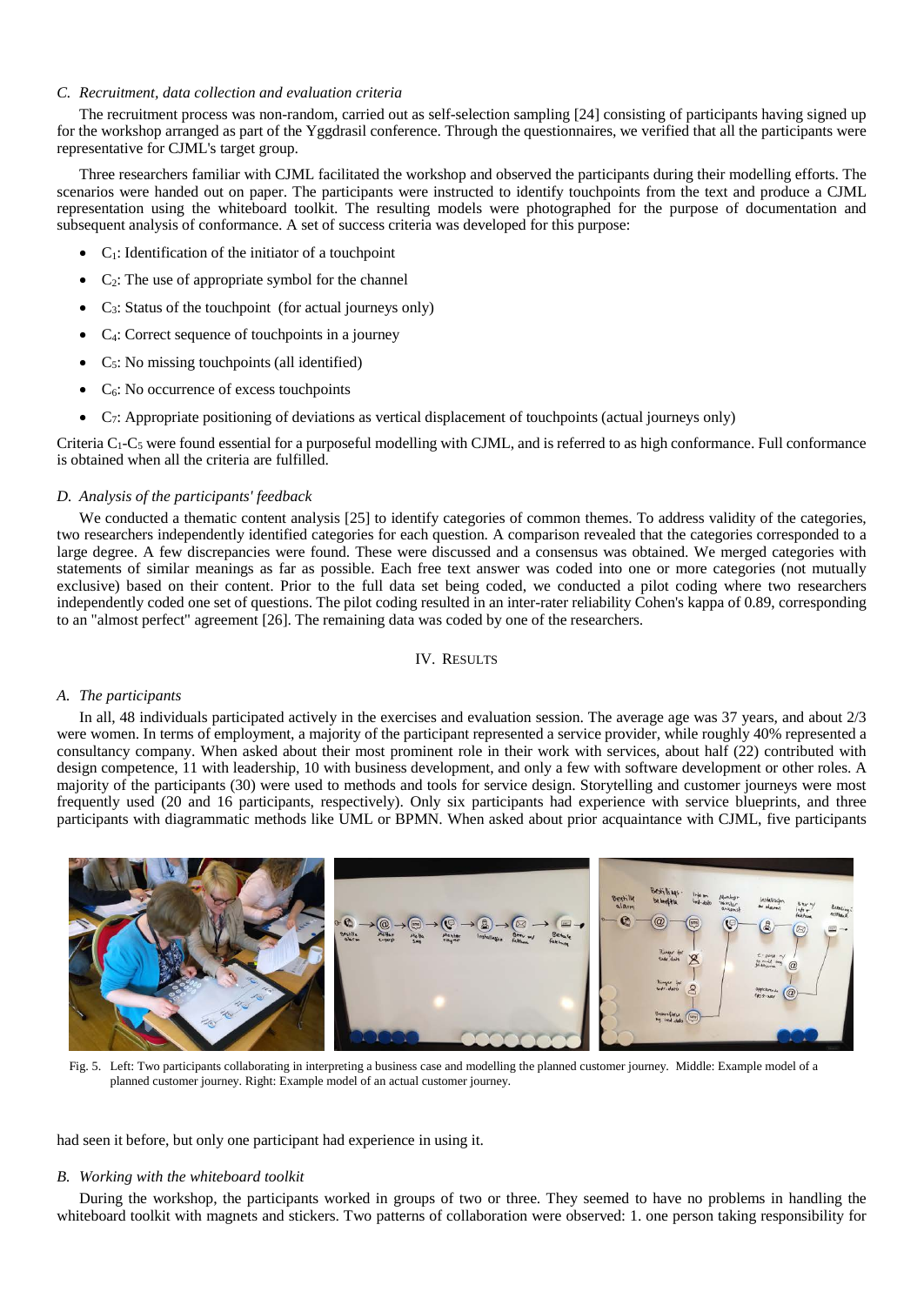interpreting the text, dictating the touchpoint sequence to the partner handling the toolkit; 2. both participants involved in interpreting text and handling the toolkit. Fig. 5 (left) shows a group who shared the responsibility for both tasks. The pattern of collaboration was not studied systematically nor correlated with any outcome of the modelling sessions.

## *C. Modelling of customer journeys*

A total of 20 journey models were produced among the 48 participants in each of the modelling sessions. The data was stored and sorted using a spreadsheet for further analysis and calculation of conformance.

The analysis revealed that the participants had very few problems with identification of the touchpoints, their initiators, and application of appropriate symbols, see Table 1.

|                                         | <b>Planned journeys</b>                                                        | <b>Actual journeys</b>                      |  |
|-----------------------------------------|--------------------------------------------------------------------------------|---------------------------------------------|--|
| <b>Identification</b><br>of touchpoints | 139/140 touchpoints<br>19/20 models correct                                    | 236/240 touchpoints<br>17/20 models correct |  |
| Initiator of<br>touchpoint              | OK for all touchpoints                                                         | One erroneous initiator<br>in one model     |  |
| <b>Communication</b><br>channel         | $OK$ in $19/20$ models<br>$OK$ in $19/20$ models                               |                                             |  |
| <b>Touchpoint</b><br>excess             | Extra touchpoint in 4 of<br>Extra touchpoint in 8<br>of 20 models<br>20 models |                                             |  |
| <b>Status of failing</b><br>touchpoint  | n/a                                                                            | Correct in 16 of 20<br>models               |  |
| High<br>conformance                     | $19/20$ models                                                                 | $13/20$ models                              |  |
| Full<br>conformance                     | $11/20$ models                                                                 | $10/20$ models                              |  |

TABLE I. KEY RESULTS FROM THE MODELLING SESSIONS

In the case of planned customer journey, the participants recognized the touchpoints from the scenario with only one exception. All the models had correct initiators of the touchpoints. With only one exception, an appropriate symbol was used for the communication channel. However, as many as 8 planned journeys contained excess touchpoints. A majority of these included an extra shopping cart symbol after the first interaction with the company web site. One model contained three duplicated touchpoints as both initiator and receiver were represented as separate touchpoints. In all, 19 of 20 planned journeys can be characterized as successful in terms of high conformance, fulfilling criteria  $C_1$ -C<sub>5</sub>. Full conformance was achieved in 11 of 29 models, fulfilling all the success criteria.

In the actual journey exercise, fewer models (17 of 20) were successful in identified all the touchpoints, resulting in a reduced conformance. Two models missed one touchpoint, and one model was missing two touchpoints. However, the actual journeys were more successful in terms of touchpoints excess, as compared to the planned journey (4 compared to 8, respectively). Ad-hoc touchpoints (deviations) in the actual journeys should be vertically displaced in the models. In all, 12 of 20 models succeeded in this matter. Typical mistakes were ad-hoc touchpoints positioned in line with the planned touchpoints. Most of the models (16 of 20) succeeded in assigning a correct status to the failing touchpoint in Fig. 4. In all, 13 of the 20 actual journeys had high conformance, and 10 of 20 had full conformance.

Variation was found among the models regarding the elements that depended on pen: connectors, start/end symbols text labels and the deviation line. These elements were provided using the pen. Most of the models had lines or arrows connecting the touchpoints. Start and end points were also present in most of the models. As the presence of magnets on the whiteboard could easily obstruct the writing hand of a participant, these elements were not considered for calculating conformance.

| <b>Categories</b>                 | Count | <b>Example statements</b>                                                                                                                                   |  |
|-----------------------------------|-------|-------------------------------------------------------------------------------------------------------------------------------------------------------------|--|
| <b>Generally</b><br>positive      | 21    | "Nice", "Good", "OK", etc.<br>The vast majority of answers in this category were also coded in other<br>categories.                                         |  |
| Simple, easy,<br>straight forward | 16    | "A simple and low-threshold approach."                                                                                                                      |  |
| Clear, intuitive<br>and logical   | 10    | "Very good! Easy to understand and intuitive."<br>"Very good and intuitive, easy and clear overview of the chain of events."<br>"A clean and clear method." |  |

TABLE II. "HOW WAS YOUR EXPERIENCE IN USING CJML TO VISUALIZE THE (ACTUAL) CUSTOMER JOURNEY?" (N=41)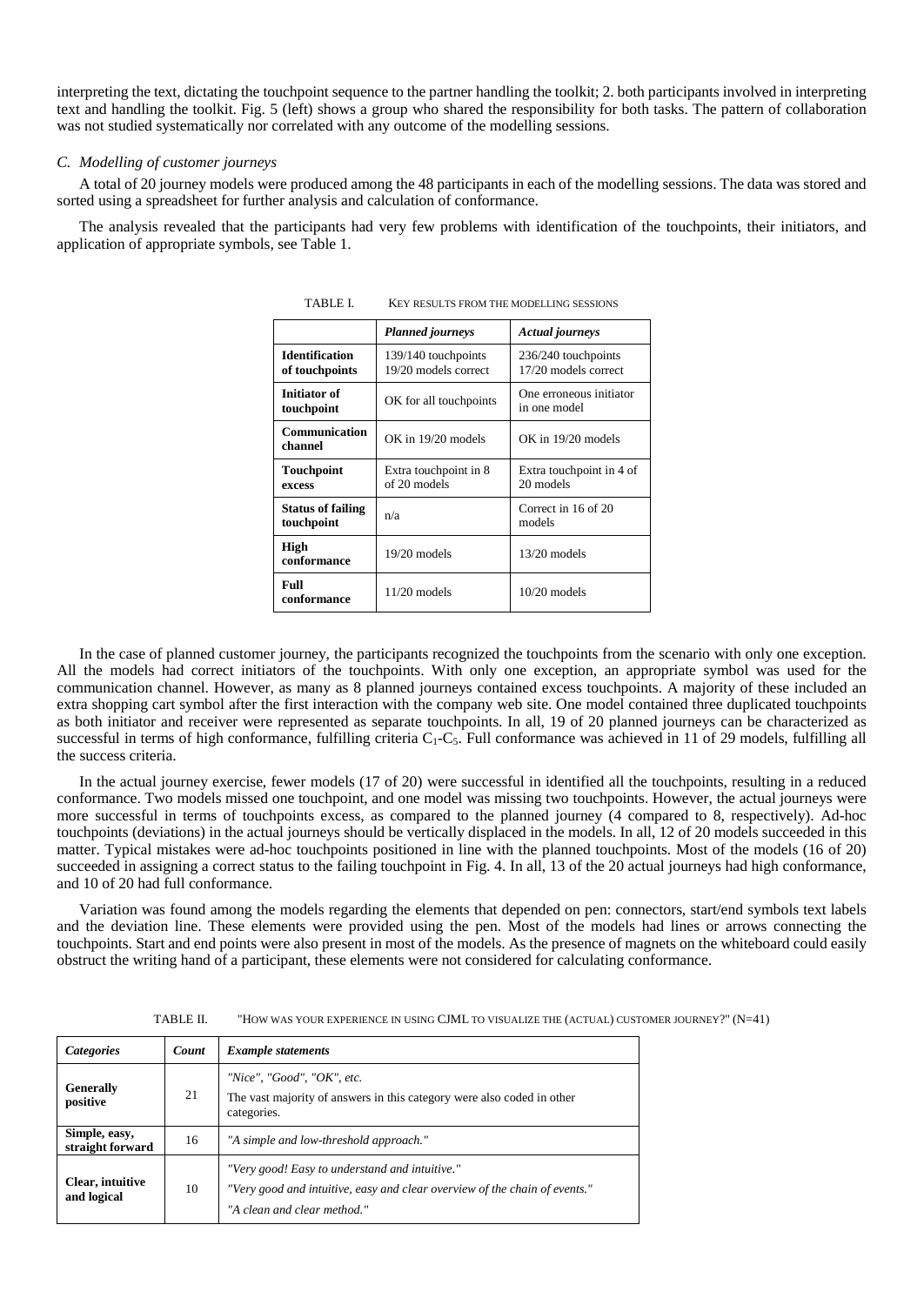| Fast, efficient<br>and useful | 8              | "Useful to visualize the process with deviations."<br>"Useful to visualize the user/customer journey to clarify challenges and be able<br>to assess improvements."                                                                                                                                                        |  |
|-------------------------------|----------------|---------------------------------------------------------------------------------------------------------------------------------------------------------------------------------------------------------------------------------------------------------------------------------------------------------------------------|--|
| <b>Fun and</b><br>educative   | $\overline{4}$ | "Effective, easy, and fun."<br>"Very useful, fun, and educational."                                                                                                                                                                                                                                                       |  |
| <b>Issues</b>                 | 5              | "Good, but is difficult to visualize deviations along with time because deviations"<br>appear downwards [in the diagram]."<br>"One gets a clear overview of all steps in the process. It's a bit challenging to<br>know whether to use one symbol or the other, and whether an activity is an<br>action or a touchpoint." |  |

# *D. Perceived ease-of-use, usefulness and challenges*

The response rate for the questions ranged from 14 to 41, with a mean of 32. A majority of the participants found the modelling language and the toolkit easy to use. When asked to rate the ease-of-use on a five-point Likert scale (very difficult/ difficult/neither/easy/very easy), 25 persons rated it "easy", and 9 persons rated it "very easy". None of the 37 respondents rated it as "very difficult" or "difficult", and only three persons rated "neither". Ease-of-use was also mentioned frequently in the free text answers, see Table 2. Here, 16 of 41 comments included statements confirming this. Ten also commented on the language being clear, intuitive and logical, and 8 characterized it as fast and efficient. For example, one participant stated that this was "a simple and intuitive way to get an overview of a sequence of events".

We also asked the participants to rate the usefulness of the CJML approach using a five-point Likert scale (useless/not very useful/neither/useful/very useful). From a total of 33 ratings, 17 rated it as "useful", 12 as "very useful", and 4 persons rated "neither". They were also asked to specifically comment on *how* CJML could be useful in their work, see Table 3. Out of 39 responses, 17 comments referred to using CJML for communication and shared understanding, while 12 referred to using the modelling language to visualize data in a process format to gain a better customer and market understanding.

| <b>Categories</b>                                        | Count          | <b>Example</b> statements                                                                                                                                                                                                                                                                                                                                                                                                                                                                                                                   |  |
|----------------------------------------------------------|----------------|---------------------------------------------------------------------------------------------------------------------------------------------------------------------------------------------------------------------------------------------------------------------------------------------------------------------------------------------------------------------------------------------------------------------------------------------------------------------------------------------------------------------------------------------|--|
| <b>Shared</b><br>understanding and<br>communication      | 17             | "Neat and clear visualization of the customer journey, within our jungle of old databases and<br>different types of forms. Creates awareness among departments and management that don't work<br>with communication, and makes visible how important first line is!"<br>"A common language between UX specialists within large organizations."<br>"It's easy to use the tool, and fast to visualize a customer journey, so I think it can be an effective<br>tool when, for example, mapping the customer journey together with customers." |  |
| <b>Customer</b> and<br>market<br>understanding           | 12             | "I hope to be able to use it within my organization for increased customer and market<br>understanding."<br>"We deliver many services. VISUAL can help us put ourselves in the customer's shoes. We get a<br>better understanding of how the different parts of the service are interrelated."                                                                                                                                                                                                                                              |  |
| <b>Visualization and</b><br>modelling of<br>process      | 9              | "[] To outline internal processes, e.g. user stories, specifications for development, and<br>implementation."                                                                                                                                                                                                                                                                                                                                                                                                                               |  |
| <b>Identification of</b><br>deviations and<br>complexity | 4              | "Useful for illustrating how a planned journey or experience is compared to the actual. Especially<br>when presenting this to others."                                                                                                                                                                                                                                                                                                                                                                                                      |  |
| Other                                                    | $\overline{4}$ | "Standardization."                                                                                                                                                                                                                                                                                                                                                                                                                                                                                                                          |  |
| General                                                  | 5              | "Useful."                                                                                                                                                                                                                                                                                                                                                                                                                                                                                                                                   |  |
| Not useful/unsure                                        | 1              | "Unsure if we get use of this."                                                                                                                                                                                                                                                                                                                                                                                                                                                                                                             |  |

TABLE III. "HOW CAN CJML BE USEFUL IN YOUR WORK?" (N=39)

When focusing on challenges with CJML, more than half (18 of 31) of the participants mentioned factors regarding the symbols, see Table 4. These challenges regarded choice and differentiation between symbols, as one participant stated: "Understanding the symbols, e.g. the difference between [the symbols] 'phone call' and 'customer service via telephone'." Another participant highlighted that it was "a bit difficult to differentiate the symbols, but this will probably be easier with practical use."

Symbols were also highlighted when participants were asked for suggestions to further develop of the CJML. The suggestions were in line with the challenges of Table 4. Interestingly, several suggestions addressed features that already are part of CJML but not introduced due to time limitations. The suggestions included features such as a timeline, support for adding customer experience,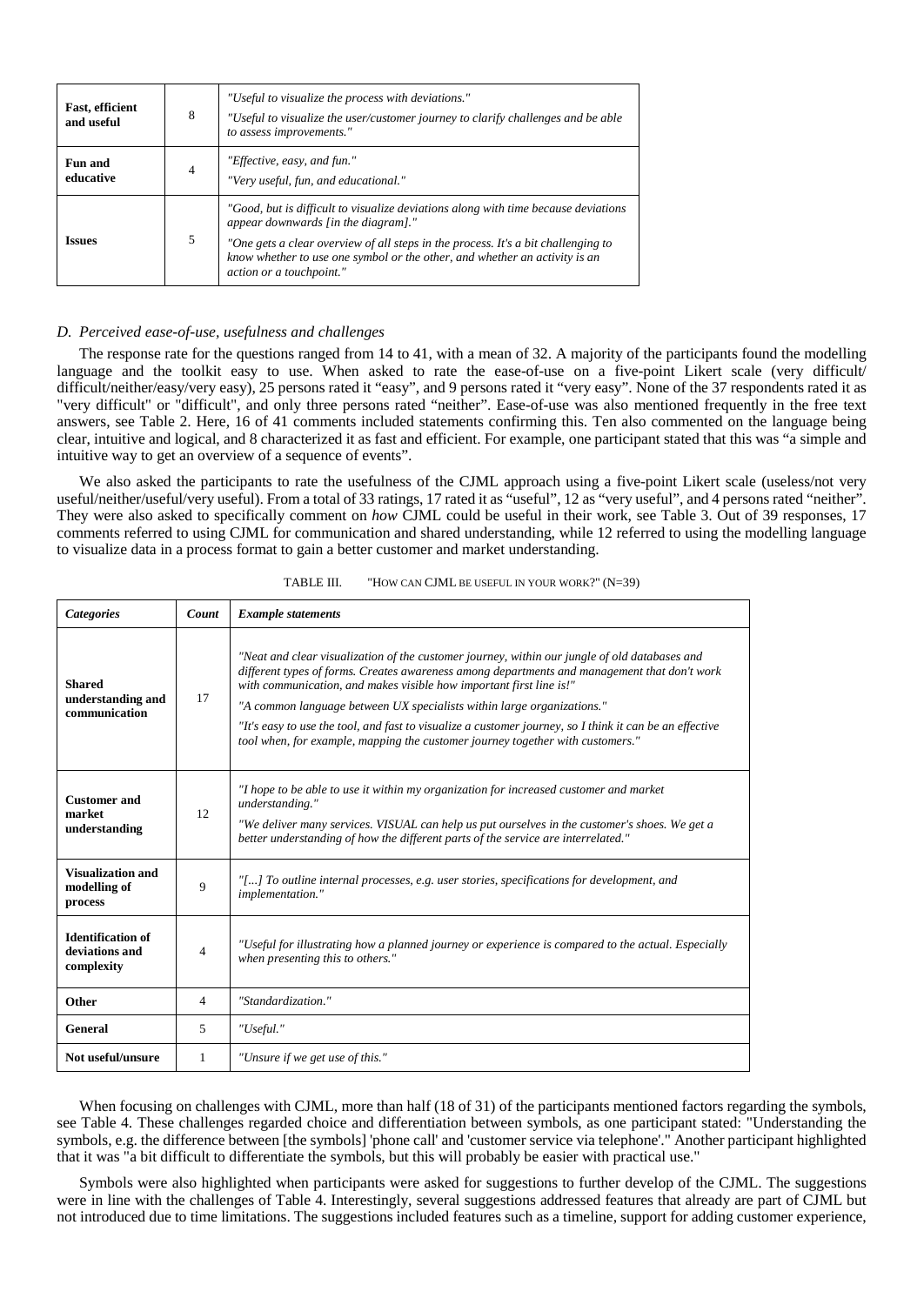journey phases and swim lane diagrams. The fact that the language already accounts for many of the suggestions participants brought forward indicates that the language, even in its current state, includes relevant features.

| <i>Categories</i>                     | Count          | <i><b>Example statements</b></i>                                                                                                                                                                                                   |
|---------------------------------------|----------------|------------------------------------------------------------------------------------------------------------------------------------------------------------------------------------------------------------------------------------|
| Symbols                               | 18             | "Understanding the symbols; the<br>difference between phone call and<br>customer service via telephone." (ID5)<br>"A bit difficult to differentiate the<br>symbols, but this will probably be<br>easier with practical use." (ID8) |
| <b>Visualization of</b><br>experience | $\overline{c}$ | "Where to place symbols for customer"<br>experience." (ID47)<br>"Unclear how to include<br>$emotions.$ "(ID1)                                                                                                                      |
| <b>Other</b>                          | 6              | "Unclear how to include backend<br>systems." (ID1)                                                                                                                                                                                 |
| No problems                           | 2              | "I didn't think it was challenging,<br>CJML made it easy." (ID2)                                                                                                                                                                   |

| TABLE IV. | "WHAT WAS CHALLENGING IN USING CJML?" (N=31) |  |
|-----------|----------------------------------------------|--|
|-----------|----------------------------------------------|--|

## V. DISCUSSION

Through the use of a simple toolkit, we were able to confirm our hypothesis that target users without prior knowledge to CJML may adopt it rather quickly to represent hypothetical and real customer journeys with a satisfactory precision level. A high conformance with CJML was observed in as many as 19 of 20 models for planned journeys. For the more complex scenario of an actual journey with several deviations, a high conformance was obtained in 13 of 20 models. Full conformance with CJML was achieved in about half the cases.

From the feedback session, it was evident that the participants found it challenging to choose appropriate symbols for certain situations. This implies the need to improve the semiotic clarity of the symbols, and provide a better balance between symbol redundancy and flexibility [27]. Interestingly, the occurrence of excess touchpoints was more frequent in participants' models than missing touchpoints. This may reflect a potential problem in the definition of a touchpoint itself, or a need for improved guidance on delineation of process steps.

The feedback from the participants supports earlier findings [18, 21] that CJML can support service companies in documenting and researching their service delivery processes. Recent publications points to the importance of considering a customer's end-to-end journey instead of single touchpoints [14, 28] in optimizing service quality and increasing customer satisfaction. CJML constitutes a new approach to customer journeys, allowing a systematic modelling of individual journeys in a way that emphasizes deviations that are potential pain points for the customer.

# *A. Limitations of the study and threats to validity*

The evaluation presented in this paper was based only on the basic part of CJML. Furthermore, the evaluation was based on interpretation of pre-made text scenarios for the modelling of planned and actual journeys. A weakness of this method is that the scenario might emphasize the touchpoints in an obvious way, as compared to a scenario made by externals. There is obviously a trade-off between the needed level of detail and realism. On the other hand, the presented method makes it easy to evaluate the models against each other. The following factors may also represent threats to validity:

- Several simplifications were assumed for the scenarios, like neglecting subcontractors and alternative sales channels. This may represent a threat to construct validity.
- Configuration of the toolkit might have influenced the participants' choice of symbols. For practical reasons, only a subset of the full symbol collection was made available.
- The evaluation was conducted in a workshop setting where the participants were co-located, working in parallel and seated next to each other. Mutual influence between groups and coordination of results may occur in such a setting.

## VI. CONCLUSION AND FUTURE WORK

We have presented a formal modelling language for customer journeys, and an evaluation procedure used in an experiment with 48 target users. Through a simple and low-cost toolkit, we have confirmed that new users can apply CJML with a high precision, and that they find it useful for their professional work in a service context. Their feedback has provided us with valuable insight and ideas for improvements and further development of CJML and its supporting tools. We have improved several of the symbols, such as the e-mail and letter symbols. Furthermore, we are developing a typology of touchpoints that emphasize the distinction between